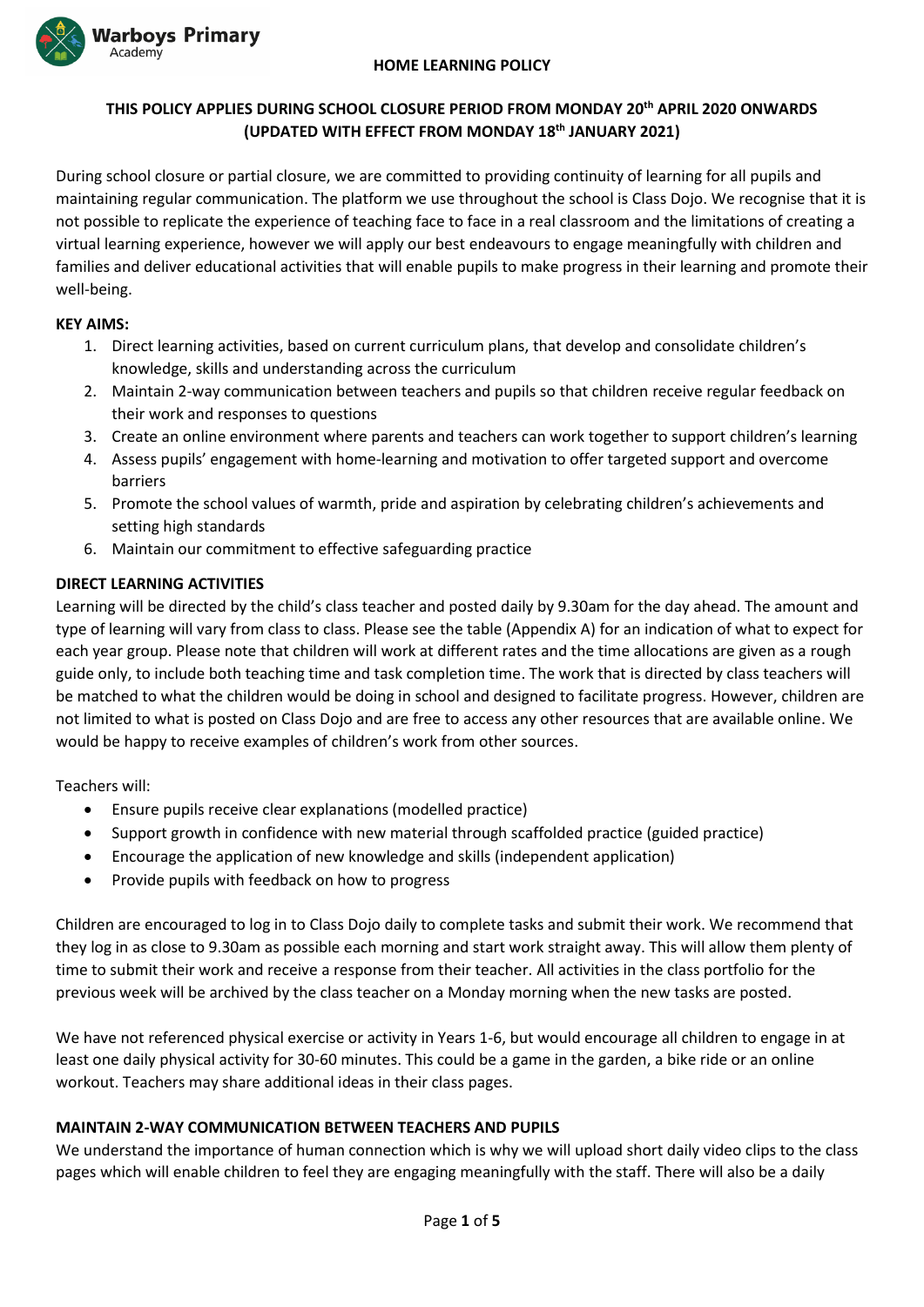

Storytime activity so children can enjoy being read to by a member of staff. Teachers will always maintain the highest professional standards in their video submissions.

We also understand the importance of children's work being valued in order that they remain motivated which is why we expect teachers to acknowledge all work that is submitted by pupils in a timely manner (within 48 hours excluding weekends). It is not possible to expect teachers to set and mark work in the same way they would in school, so the minimum expectation is that all work is at least acknowledged. Children should not expect to receive lengthy feedback on everything that is submitted however teachers will try to provide a more detailed comment to every child at least once per week as a minimum.

## **PARENTS AND TEACHERS CAN WORK TOGETHER**

Parents and teachers will be able to use the messaging service within Class Dojo to discuss learning activities and provide feedback on tasks. It would be helpful for parents to let teachers know how home learning is going and ask any questions they may have. This will also send an important message to the children that we are working together. Parents and teachers can communicate when needed to celebrate positive news and address any concerns.

The messaging system within Class Dojo is solely for the purpose of discussing learning and supporting pupils. It should not be used to raise general concerns or enquiries which should continue to be directed to the main school office. If a teacher receives a message which is not related to the learning/well-being of one of their children, then a response will be sent stating *"Unfortunately I am not able to support you with your enquiry. Please send it to the main school office and it will be dealt with by an appropriate member of staff. Thank you"*

It is important to recognise that teachers cannot be on call 24 hours a day so Class Dojo will have quiet hours set to ensure that teacher workload is managed effectively. Staff will be expected to work between the hours of 9am – 4pm daily so if a message is sent outside of these hours, a response will be sent on the next working day. Teachers may not be able to respond on the same day if they are working a full day in school. This will be the case on at least 2 days each week.

Parents can request technical support at any time by emailing [ICT SUPPORT link](https://www.wpa.education/form/?pid=2&form=30) and will receive a response from a member of the team during working hours.

These are unprecedented and challenging times for all families. If children are reluctant to engage with homelearning then teachers are happy to talk to them in order to try and motivate them, although this is not guaranteed to have any impact. The current situation is unchartered territory for everyone involved and whilst teachers will use their expertise to try and help families, they do not have any experience of supporting families with home-learning under such challenging circumstances. The most important consideration at this time is the well-being and mental health of children, therefore the school would not recommend getting into lengthy battles with children about learning at home. The government have provided some helpful guides for families who may be struggling which can be accessed [here.](https://www.gov.uk/government/publications/covid-19-guidance-on-supporting-children-and-young-peoples-mental-health-and-wellbeing) Parents are encouraged to get in touch with us and whilst we can't promise to be able to resolve difficulties, we will do what we can to support.

### **OFFER TARGETTED SUPPORT AND OVERCOME BARRIERS**

We understand that not all children will have equal access to the opportunities available through Class Dojo and we will endeavour to support families experiencing difficulties to achieve an equitable solution.

Pupil engagement will be closely monitored by class teachers daily. If it is identified that individuals are not accessing activities, a member of staff will telephone parents to discuss potential barriers and try to identify a solution that suits all parties and works within current guidelines. This may mean that school loans equipment to families or, that in the case of vulnerable children they may come into school and use the equipment on site. It may not always be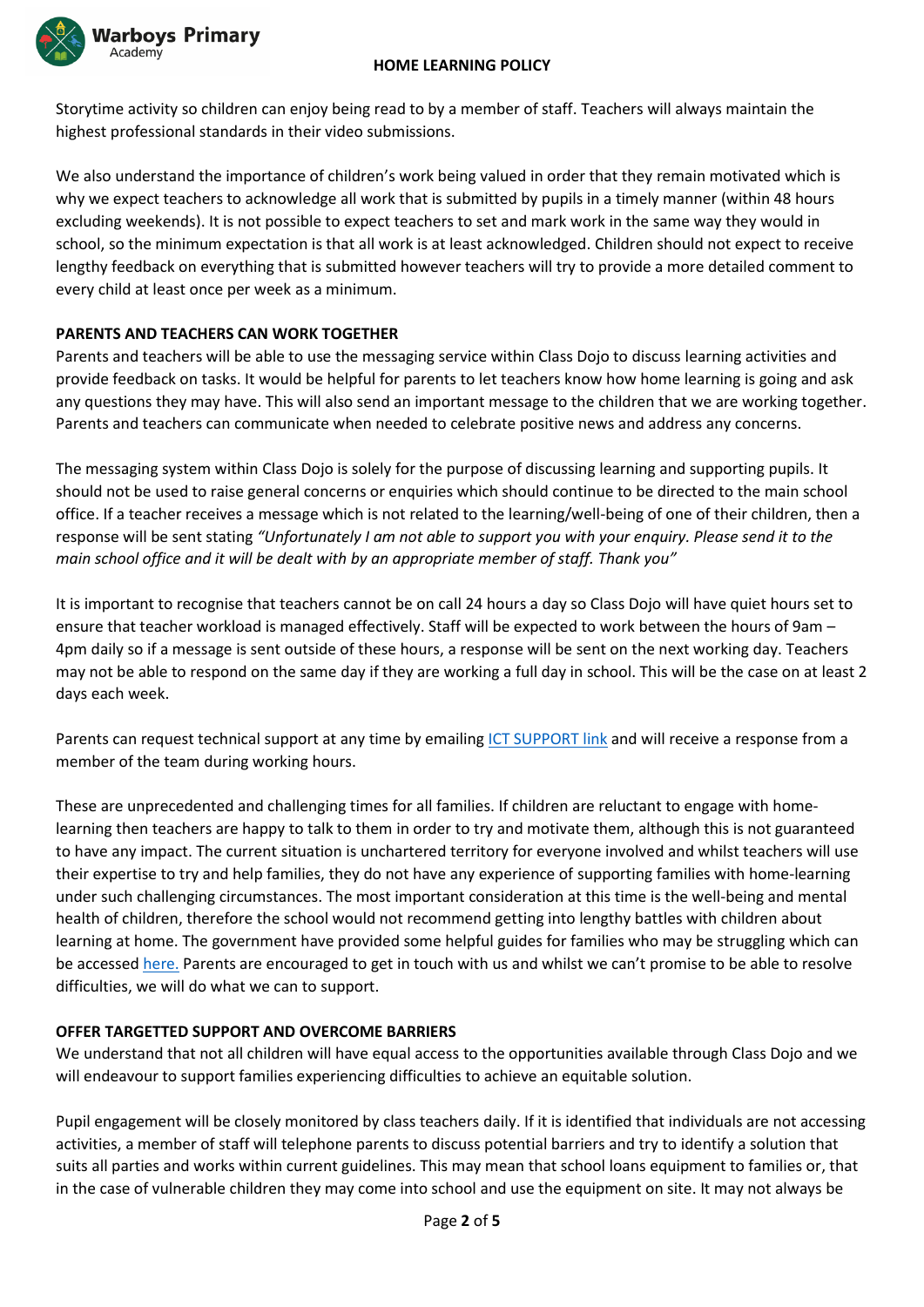### **HOME LEARNING POLICY**



possible for teachers to provide alternative solutions in the form of physical 'home learning packs' in the absence of a digital solution due to the constraints of current working practice. Each barrier will be assessed on a case by case basis and the team will endeavour to support appropriately.

## **PROMOTE THE SCHOOL VALUES AND CELEBRATE ACHIEVEMENTS**

During school closure we are keen to ensure that the well-being of our learners is supported and that they continue to grow and develop as young people. We also want to ensure that they are well prepared to make the transition back into school as successful learners when they return. We will continue to have a regular focus on promoting our school values and celebrating achievements.

Parents and teachers are actively encouraged to share 'good news' stories about what the children are achieving at home in any aspect of their life. It might not be linked to the learning but that they are doing a great job of helping with the chores. We know the importance of developing well-rounded young people and therefore we want to hear about all the wonderful things they are doing, including aspects of their continued learning and attitudes to this. We will celebrate their achievements by awarding points through the Class Dojo system, sending messages and holding special online celebration assemblies. We particularly want to hear about children who are demonstrating our values of warmth, pride and aspiration.

The activities and tasks that teachers post will be deeply rooted in our school values and there will be a weekly focus on an aspect of well-being or PSHE in class pages.

The senior leadership team will post regular updates on the whole school story linked to values and achievements.

## **EFFECTIVE SAFEGUARDING PRACTICE**

- 1. Teachers and pupils will not engage in live video messaging. All material that is posted within the learning platforms will be pre-recorded and uphold professional standards.
- 2. Staff, pupils and parents will ONLY communicate online using the agreed school approaches Class Dojo or school email addresses.
- 3. Teachers are responsible for knowing which children DO NOT have video and photograph permissions and will flag up any breaches with the senior leadership team or discuss this with the parents.
- 4. The Privacy Policy for Class Dojo is available on the school website and has been shared with all parents/teachers.
- 5. Teachers will report any safeguarding concerns using My Concern.
- 6. Parents can report safeguarding concerns by emailing [safeguarding@wpa.education](mailto:safeguarding@wpa.education) or telephoning the school office and speaking to Mrs Ford, Mrs Stearne or Mrs Pawley.

The online learning platforms that we use are regarded as professional learning environments and therefore the high expectations we set in school should be maintained by all staff and families and school policies will continue to apply. It is important that everyone using the online learning platforms understand this distinction and do not use them as another form of social media. The core purpose of Class Dojo is to focus on supporting the learning of children and maintaining professional relationships between home and school.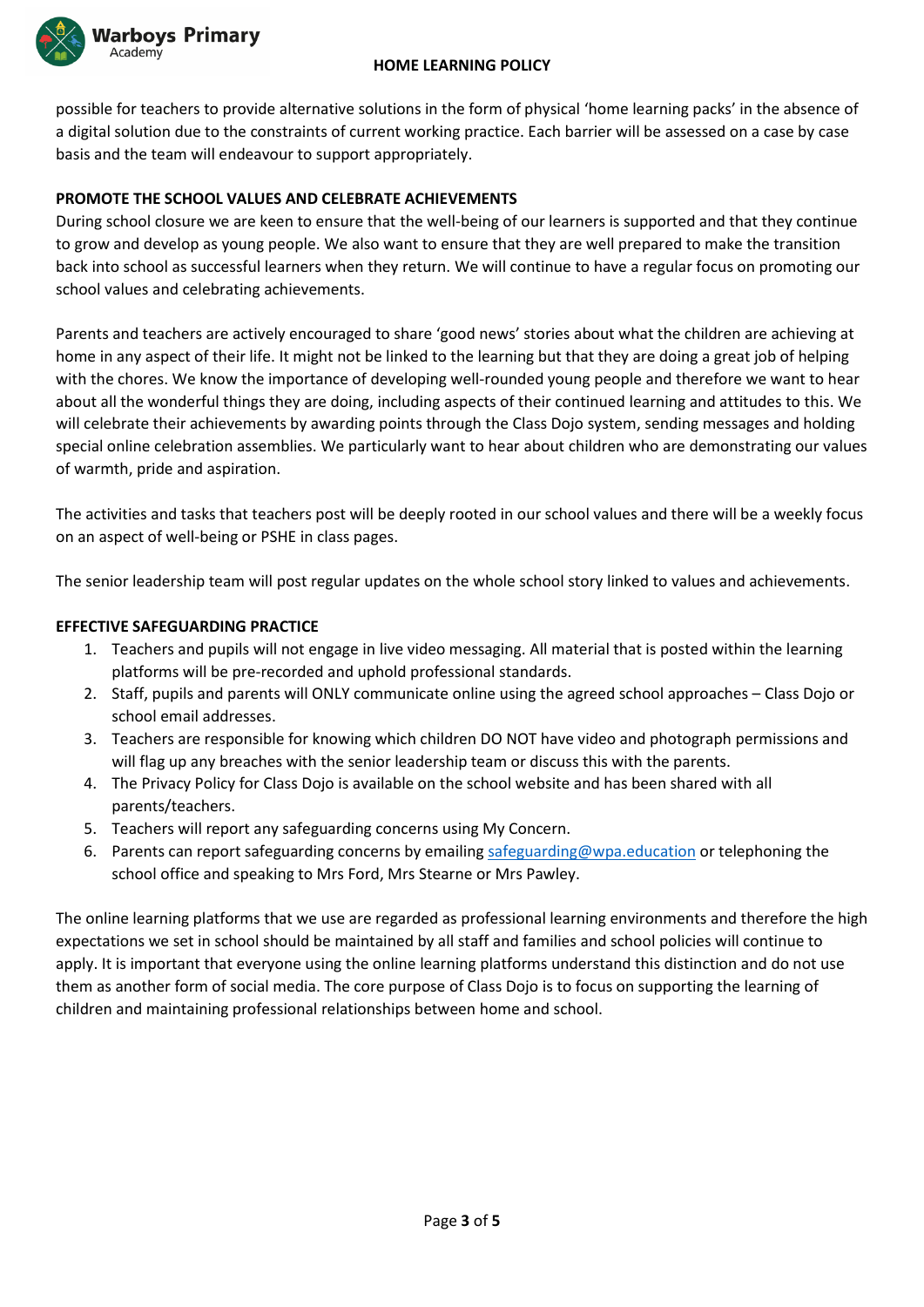

#### **Appendix A**

#### **WHAT WORK WILL BE AVAILABLE IN CLASS DOJO?**

| <b>EYFS</b>             |                              |                                |                             |  |  |
|-------------------------|------------------------------|--------------------------------|-----------------------------|--|--|
| <b>FREQUENCY</b>        | <b>ACTIVITY</b>              | <b>DIRECTED TEACHING TIME.</b> | <b>INDEPENDENT ACTIVITY</b> |  |  |
| Daily                   | Sign in $-$ Name writing     | 0 mins                         | 2 mins                      |  |  |
|                         | Reading and Key words        | 0 mins                         | 15 mins                     |  |  |
|                         | Maths                        | 10 mins                        | 10 mins                     |  |  |
|                         | Phonics play                 | 15-20 mins                     | 10 mins                     |  |  |
|                         | English                      | 5-10 mins                      | 10 mins                     |  |  |
|                         | Handwriting                  | 5 mins                         | 10 mins                     |  |  |
|                         | <b>PE</b>                    |                                | 10-30 mins                  |  |  |
| <b>WIDER CURRICULUM</b> |                              |                                |                             |  |  |
| <b>FREQUENCY</b>        | <b>ACTIVITY</b>              | <b>DIRECTED TEACHING TIME.</b> | <b>INDEPENDENT ACTIVITY</b> |  |  |
| Weekly                  | PSHE/Circle Time             | 10 mins                        | 5-10 mins                   |  |  |
|                         | Topic (UTW/EAD)              | 10 mins                        | 15 mins                     |  |  |
|                         | Challenge                    | 0 mins                         | 10 mins                     |  |  |
|                         | Text Detectives - story time | 15 mins                        | 0 mins                      |  |  |
|                         | Wow assembly                 | O mins                         | 10 mins                     |  |  |

#### **YEAR 1 FREQUENCY ACTIVITY TIME TO COMPLETE** Daily Morning video and story time | 10mins Phonics 20 mins Handwriting 10 mins Reading 2012 and 2013 and 2014 and 2015 and 2016 and 2018 and 2018 and 2019 and 2019 and 2019 and 2019 and 201 English 25 mins Maths 1999 and 1999 and 1999 and 1999 and 1999 and 1999 and 1999 and 1999 and 1999 and 1999 and 199 Weekly Science 45 mins Humanities 2012 and 145 mins Art 45 mins Music 30 mins PSHE 30 mins RE 30mins

**YEAR 2**

| <b>FREQUENCY</b> | <b>ACTIVITY</b>              | <b>TIME TO COMPLETE</b> |
|------------------|------------------------------|-------------------------|
|                  | Morning video and story time | 10 <sub>mins</sub>      |
|                  | Spellings/Grammar            | 20 mins                 |
| Daily            | Handwriting                  | 10 mins                 |
|                  | Reading                      | 15 mins                 |
|                  | English                      | 45 mins                 |
|                  | Maths                        | 45 mins                 |
|                  | Science                      | 45 mins                 |
|                  | Humanities                   | 45 mins                 |
|                  | Art                          | 45 mins                 |
| Weekly           | Music                        | 30 mins                 |
|                  | <b>PSHE</b>                  | 30 mins                 |
|                  | <b>RE</b>                    | 30 mins                 |